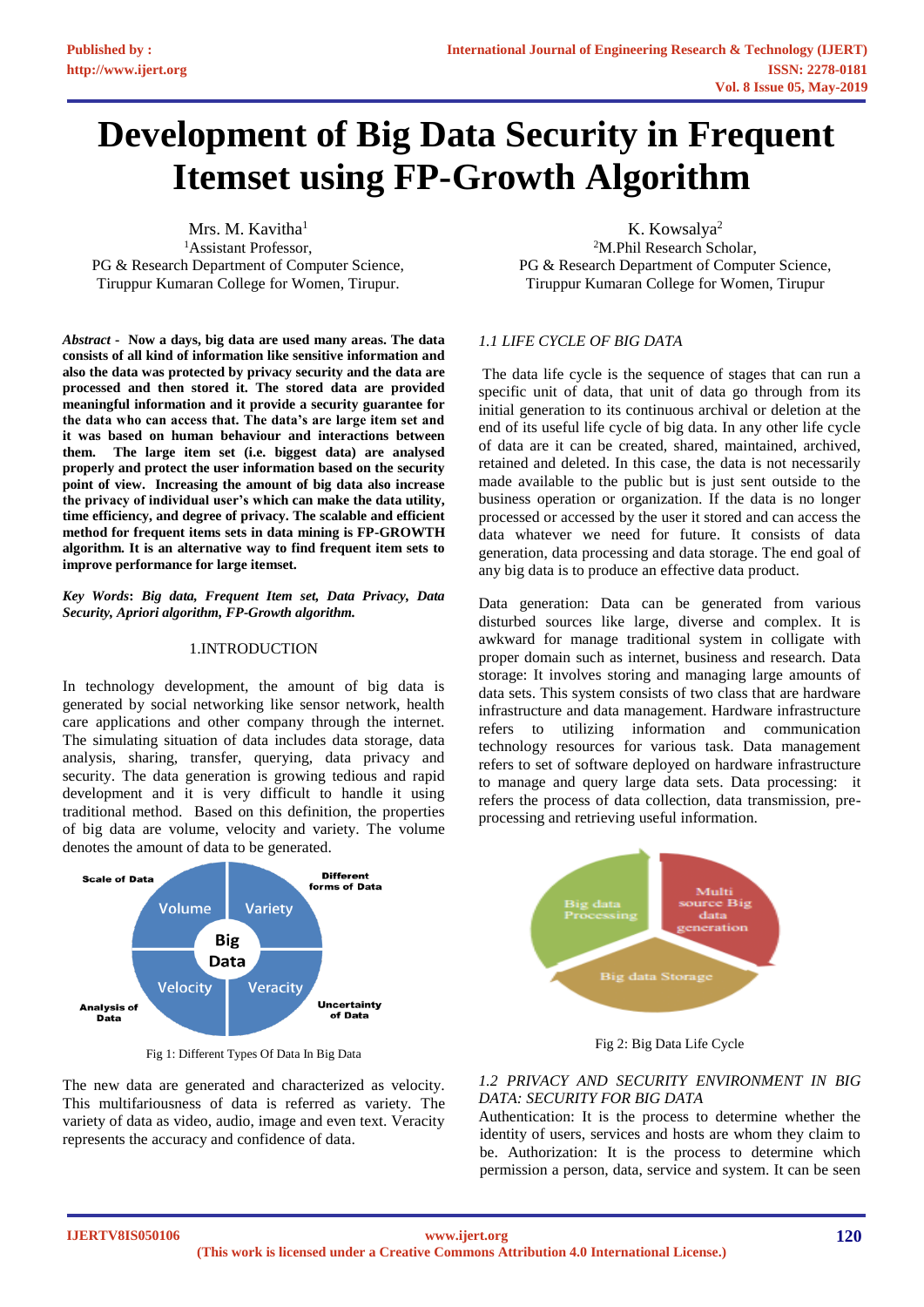as both the preliminary setting of permission by a system administrator and the actual checking of the permission values when a user obtains access. Data protection: Ensure that only authorized users have access to accurate and complete information when required. The main goal is to guarantee data is appropriately protected from modification or disclosure.

## *PRIVACY FOR BIG DATA: DATA PROTECTION TECHNOLOGY*

If the data with privacy confidential, the attacker can't incur the effective value of data. And also, we can use Data Encryption Technology, Data Anonymity Technology, Generalization Technology, So the privacy protection technique generalizes the original data, the value of the original data address has become not clearly understood, then we achieve the intent of privacy protection.

Access Control Technology: In big data environment, the number of users is vast, the authority is complex, and a new technology adopted to sharing the data using the Access Control Technology. It consists of Role mining technique as Role Based Access Control (RBAC) and Risk Adaptive Access Control (RAAC). To achieve a risk-based access control to define, determine and quantify the risk of the big data environment. Data Provence Technology: It is necessary to record the origin and the process of calculation and provide additional support for the mining and decision. The established security mechanism to protect data can be divided into four categories. They are file level data security, database level data security, media level security, and application level encryption security. The method of data province is labelled, through this label, we can identify the data in table which is source and it can access easily, checking the correctness of result, or update the data with the minimum cost.

## 2.RELATED WORK

J. Manykiya, M. Chui, B. Brown, J. Bughin, R. Dobbs, C. Roxburgh and A. Byers, "Big data: the next frontier for innovation, competition, and productivity", in that, the data generation rate is growing so rapidly that it is becoming extremely difficult to handle it using traditional methods[1]. J. Gantz and D. Reinsel, "Extracting value from chaos", in this, the big data is defied as a new generation of technologies and architectures, designed to economically extract value from very large volumes of a wide variety of data, by enabling high velocity capture, discovery and analysis based on the volume, velocity and variety [2].

H. Hu. Y. Wen, T.S. Chua, and X. Li, "Toward scalable systems for big data analytics: A technology tutorial", in this, life of big data in data storage using hardware infrastructure and data management methods [3].

Gang Zeng, "Big data and information security", in this, data privacy protection technology and data security technology are using access control technology and data provence technology [4].

Sagar Bhise, Prof. Sweta kale, "Efficient algorithms to find frequent itemset using data mining", in this, frequent itemset mining algorithm incur the high degree of privacy, data utility, and high time efficiency. The private frequent pattern growth algorithm is divided into two categories as preprocessing and mining phase. The algorithm for implementing mining sequence item sets as Apriori Algorithm and FP growth algorithm are used. The preprocessing phase consists to improve utility, privacy and splitting method and the mining phase consists to transaction splitting and run time estimation to find given item set [5].

## 3.EXISTING SYSTEM

The PFP growth algorithm is categorized as pre-processing and mining phases. The pre-processing phase consists to improve utility, privacy and smart novel splitting methods to transform the data into the database. It is performed only once. The Apriori and FP- growth algorithm are most common used one. In Apriori algorithm is a breath first search algorithm. And it scans a database with the maximal length of the frequent item sets which has value as one. For an better quality of apriori algorithm which needs to scan the input data items at only once. The apriori algorithm used only for frequent item set but FP-growth algorithm used data intensive and also computing intensive. The mining phase consist to information lost during the transaction splitting and calculates a run- time estimation methods to find actual item set in given database. And the advanced stage of dynamic reduction method is used to dynamically reduce the noise and to guarantee privacy during the mining process of item set.

 Based on this noise, first estimate the actual support in transformed database and compute actual support to the original database. And in mining phase, estimate the frequent item set of threshold value based on maximal support.



Fig 3: Block Diagram of PFP-Growth Algorithm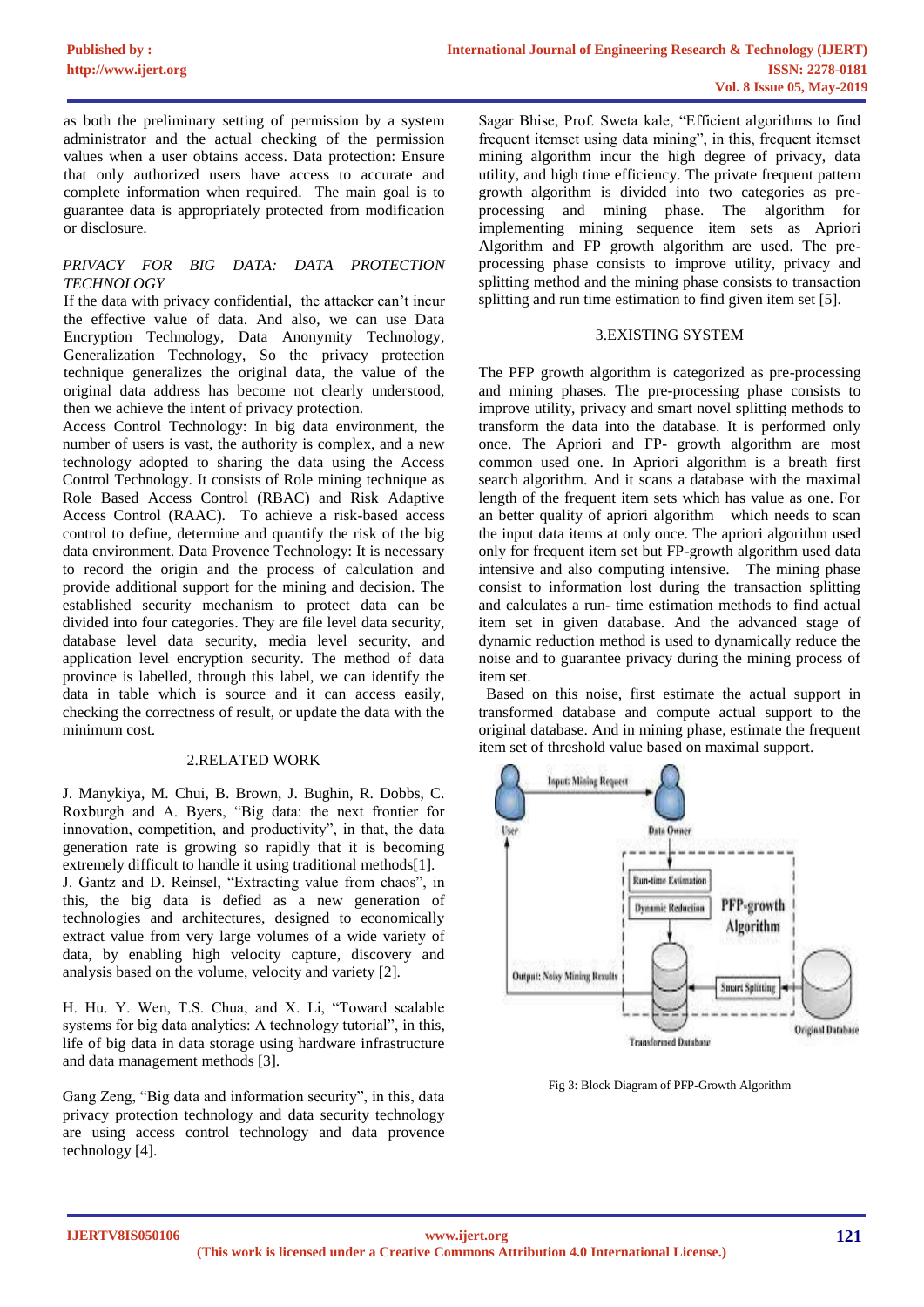## 4. PROPOSED SYSTEM

#### *4.1 FREQUENT PATTERN MINING*

The item mining is most important problem in the data mining. The future prospect of this design, to protect a user data as private in frequent item set mining algorithm to receive high degree of privacy, data utility, and high time efficiency.

It is an efficient and scalable method for mining the complete set of frequent patterns by pattern fragment growth, using an extended prefix-tree structure for storing compressed and crucial information about frequent patterns named frequentpattern tree (FP-tree).

## *4.2 FP-GROWTH ALGORITHM*

It is an alternative way to find frequent item sets without using candidate generations, thus improving performance. This algorithm works as follows:

- 1. First it compresses the input database creating an FP-tree object to represent frequent item set. And then it divides the compressed database into a set of conditional
- 2. Databases, each one associated with one frequent pattern.
- 3. Finally, each such database is mined separately.
- 4. Using this strategy approach, the FP-Growth item set reduce the search costs looking for short patterns recursively and then concatenating them, so it provides the long frequent patterns.

The possible to find the complete set of frequent patterns item sets using the FP-growth algorithm are:

**Input**: constructed FP-tree **Output:** complete set of frequent patterns **Method:** Call FP-growth (FP-tree, null). Procedure FP-growth (Tree,  $\alpha$ ) {

1) if Tree contains a single path P then  $\alpha$  with support = minimum support $\cup$ 

2) for each combination do generate pattern  $β$  of nodes in  $β$ . 3) Else For each header ai in the header of Tree do  $\{ \alpha \text{ with } \beta \}$  $support = ai.support; \cup$ 4) Generate pattern β = ai 5) Construct β.s conditional pattern base and then β.s conditional FP-tree Tree β

6) If Tree β = null

7) Then call FP-growth (Tree  $β$ ,  $β$ )}

```
}
```
# *4.3 FP-TREE STRUCTURE*

The frequent pattern tree is a compact structure that stores quantitative of large information about frequent patterns in a database when we used. It is further shown that parallel approach is much more scalable than a serial implementation for one machine.

1. One root labelled as "null" with a set of itemprefix sub trees as children, and a frequent-item-header table.

2. Each node in the item-prefix consists of three fields as Item-name: registers which item is represented by the node, Count: the number of transactions represented by the portion of the path reaching the node, Node-link: links to the next node in the FP tree carrying the same item-name, or null if there is none.

3. Each entry in the frequent item-header table consists of two fields: Item-name: as the same to the node, Head of node-link: a pointer to the first node in the FP-tree carrying the item name.



Fig 4: Frequent Pattern Generation

## 5.RESULTS AND DISCUSSION

The main focus of this work is to study FP-growth algorithm, it divides and compress the input data base and that is associated with any one of the frequent patterns. And each frequent pattern is mined separately. Finally, it concatenates the frequent pattern for a better result. The PFP growth algorithm is time efficient and better utility and good privacy protection. The FP Growth reduces the search costs when we use any other algorithm.



Fig 5: Comparison Of Apriori And FP-Growth at Runtime Using Threshold Value